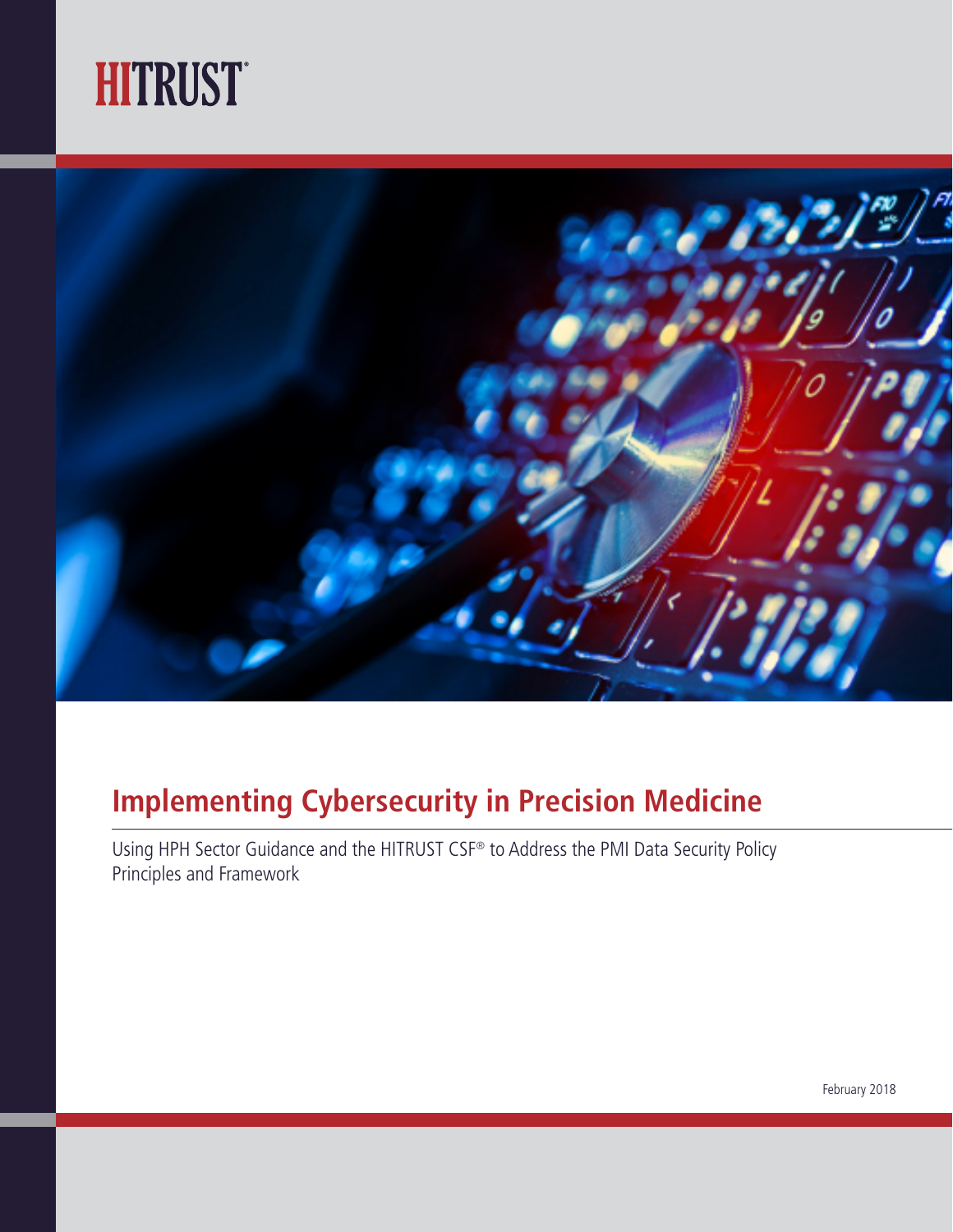# <span id="page-1-0"></span>**Contents**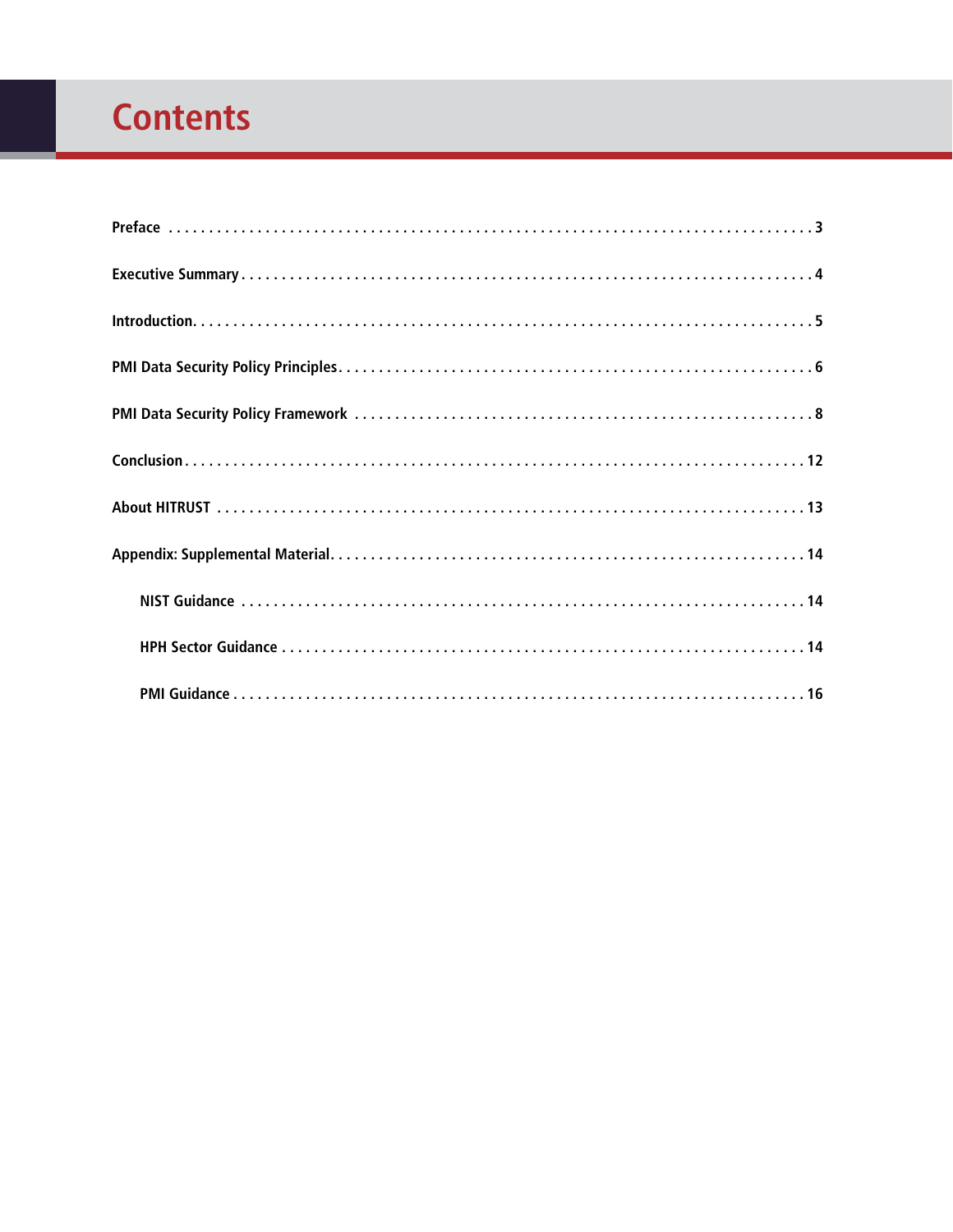### <span id="page-2-0"></span>**Preface**

The intent of this paper is provide guidance and streamline the process of implementing and assuring compliance with the *Precision Medicine Initiative [PMI]: Data Security Policy [DSP] Principles and Framework*, dated 25 May 2016.

The guidance leverages the HITRUST Risk Management Framework (RMF) and existing critical infrastructure sector guidance for the implementation of the National Institute of Standards and Technology (NIST) *Framework for Improving Critical Infrastructure Cybersecurity*, commonly referred to as the NIST Cybersecurity Framework (CsF), in the healthcare industry, specifically the *Healthcare Sector Cybersecurity Framework Implementation Guide*. The guide shows how healthcare and public health (HPH) organizations can fully address NIST guidance through the HITRUST RMF.

The *Precision Medicine Initiative: Data Security Policy Principles and Framework* provides requirements, but lacks the prescriptiveness and structure necessary to be effectively integrated into an organization's information privacy and security framework. This guidance along with updates to the HITRUST CSF enables organizations to easily and effectively implement and evaluate their compliance with PMI as part of their overall risk management and compliance program.

HITRUST, in its role as an industry leader in healthcare information security and privacy protection and as a publicprivate partner in the development of the healthcare sector-specific guide, stands ready to assist White House and federal agency efforts to develop additional guidance for PMI organizations focused on its unique sensitivities, vulnerabilities and threats.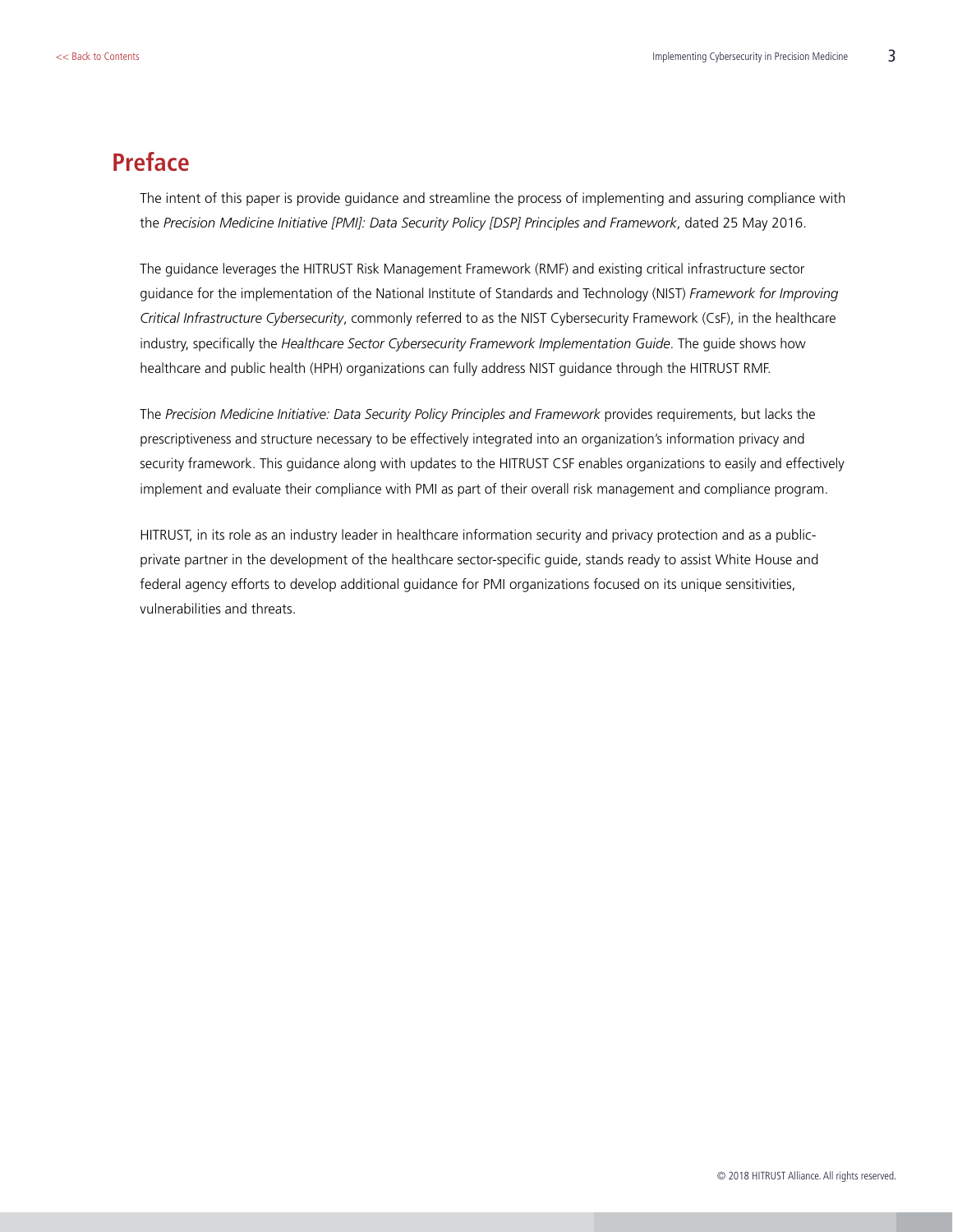#### <span id="page-3-0"></span>**Executive Summary**

Although a relatively new field of study in the annals of medicine, precision medicine was around long before announcement of the President's Precision Medicine Initiative (PMI) in January 2015. Known by several other names, e.g., personalized or individualized medicine, precision medicine differs slightly from these earlier versions for various reasons. However, the promise of this field of study has remained the same and offers significant hope for better individual treatment and patient outcomes.

Unfortunately, great promise does not come without risk. The data used in precision medicine consists of individual genomic, demographic, environmental, lifestyle and other relevant types of personal information that is necessarily aggregated and shared extensively for both clinical and research purposes. The aggregation of so much individual personal information combined with the aggregation of multiple individual's personal information present significant additional privacy and security risk to clinical and research organizations as well as the contributors of such data.

In an effort to address the additional risks perceived with the use of data in precision medicine, there has been a concerted effort on the part of the White House, multiple federal agencies, and many industry partners to provide additional guidance on how to implement recommendations made in an earlier document, the *Precision Medicine Initiative: Privacy and Trust Principles*. These efforts focused on providing supplemental security guidance based on the National Institute of Standards and Technology's (NIST) *Framework for Improving Critical Infrastructure Cybersecurity,* commonly referred to as the NIST Cybersecurity Framework, or NIST CsF.

The *Precision Medicine Initiative: Data Security Policy Principles and Framework* provides requirements, but lacks the prescriptiveness and structure necessary to effectively integrate into an organizations information privacy and security framework. This guidance along with updates to the HITRUST CSF enable organizations to easily and effectively implement and evaluate their compliance with PMI as part of their overall risk management and compliance program.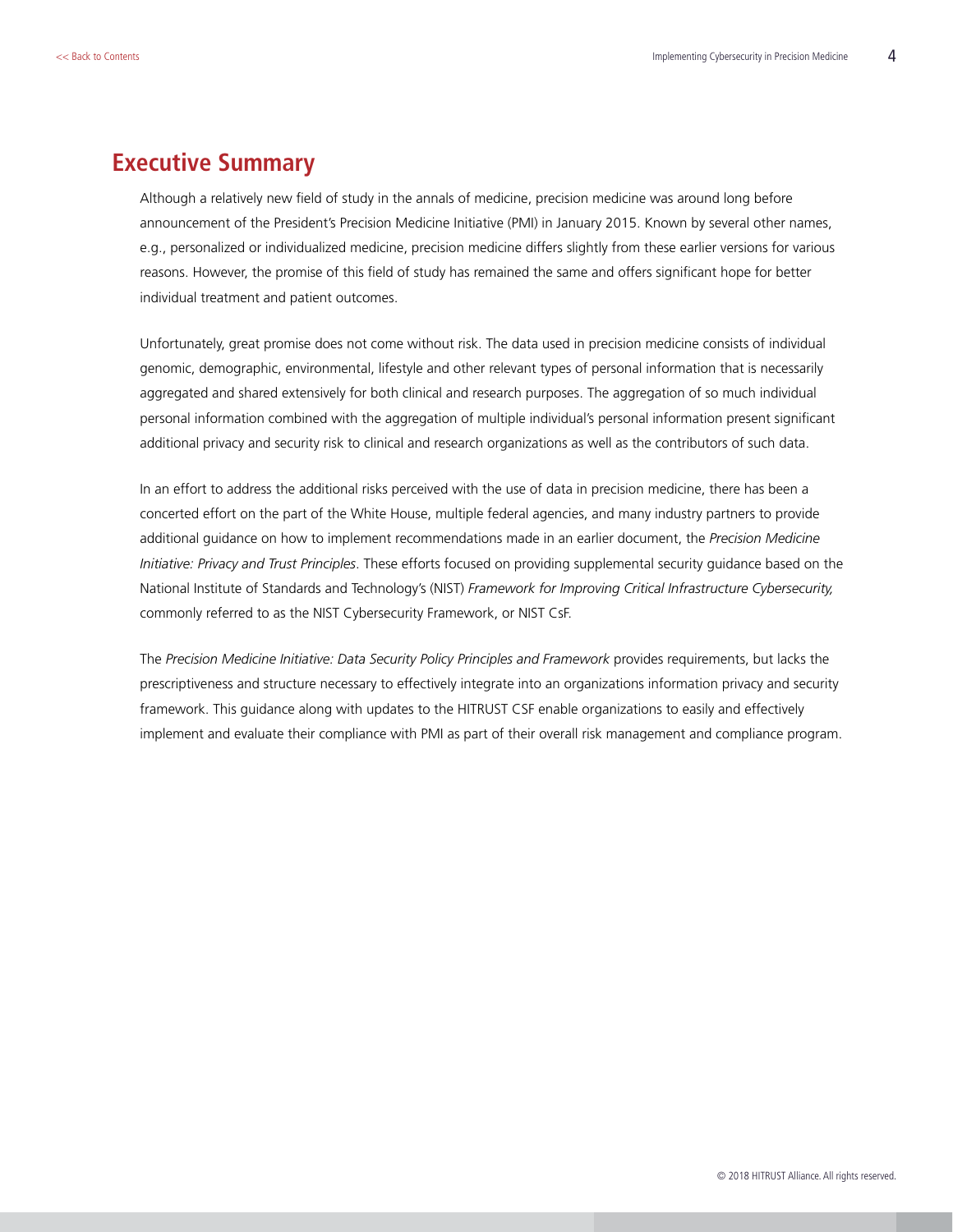#### <span id="page-4-0"></span>**Introduction**

Originally known as personalized medicine,<sup>1</sup> precision medicine "refers to the tailoring of medical treatment to the individual characteristics of each patient … [by classifying] individuals into subpopulations that differ in their susceptibility to a particular disease, in the biology and/or prognosis of those diseases they may develop, or in their response to a specific treatment."<sup>2</sup> It is about addressing disease at the molecular level<sup>3</sup> while taking into consideration the "use of genomic, epigenomic, exposure, and other data to define individual patterns of disease, potentially leading to better individual treatment."4 It is a relatively new field of medicine that holds a lot of promise, and it is one in which President Obama has taken a special interest based on his January 30, 2015 State of the Union address.

*[Twenty-first] century businesses will rely on American science, technology, research and development. I want the country that eliminated polio and mapped the human genome to lead a new era of medicine—one that delivers the right treatment at the right time. In some patients with cystic fibrosis, this approach has reversed a disease once thought unstoppable. Tonight, I'm launching a new Precision Medicine Initiative to bring us closer to curing diseases like cancer and diabetes — and to give all of us access to the personalized information we need to keep ourselves and our families healthier.5*

Launched with a 2016 budget of \$215 million, the President's Precision Medicine Initiative (PMI) consists of multiple efforts that span several agencies across the Department of Health and Human Services (HHS), including the National Institutes of Health (NIH), the Food and Drug Administration (FDA), and the Office of the National Coordinator for Health Information Technology (ONC). And of this \$215 million, \$5 million was specifically targeted for the ONC to "support the development of interoperability standards and requirements that address privacy and enable [the] secure exchange of data across systems."6 This effort is intended to reflect the President's commitment to protecting privacy by launching "a multi-stakeholder process with HHS and other Federal agencies such as the National Institute of Standards and Technology (NIST) to solicit input from patient groups, bioethicists, privacy, and civil liberties advocates, technologists, and other experts in order to identify and address any legal and technical issues related to the privacy and security of data in the context of precision medicine."7

- *3. Singal, G. (2016). Precision Medicine in the Information Age, presented at HIMSS 2016 and available from [http://www.himssconference.org/sites/](http://www.himssconference.org/sites/himssconference/files/pdf/93.pdf) [himssconference/files/pdf/93.pdf.](http://www.himssconference.org/sites/himssconference/files/pdf/93.pdf)*
- *4. Insel, T. (2011, Nov 15). Director's Blog: Improving Diagnosis Through Precision Medicine. Available from [http://www.nimh.nih.gov/about/](http://www.nimh.nih.gov/about/director/2011/improving-diagnosis-through-precision-medicine.shtml) [director/2011/improving-diagnosis-through-precision-medicine.shtml](http://www.nimh.nih.gov/about/director/2011/improving-diagnosis-through-precision-medicine.shtml).*
- *5. Obama, B. (2015). State of the Union Address. Transcript available from [https://pdf.yt/d/RckOjIm4grMyx9oN/download.](https://pdf.yt/d/RckOjIm4grMyx9oN/download)*
- *6. White House Press Office (2015, Jan 30). Fact Sheet: President Obama's Precision Medicine Initiative. Available from [https://www.whitehouse.gov/](https://www.whitehouse.gov/the-press-office/2015/01/30/fact-sheet-president-obama-s-precision-medicine-initiative) [the-press-office/2015/01/30/fact-sheet-president-obama-s-precision-medicine-initiative](https://www.whitehouse.gov/the-press-office/2015/01/30/fact-sheet-president-obama-s-precision-medicine-initiative).*
- *7. Ibid.*

*<sup>1.</sup> "Precision medicine is a relatively new term for what has traditionally been called personalized medicine, the idea of providing health care to individuals based on specific patient characteristics." Sarata, A. and Johnson J. (2016, March 8). The Precision Medicine Initiative (IN10227). CRS Insight. Available from<https://www.fas.org/sgp/crs/misc/IN10227.pdf>.* 

*<sup>2.</sup> National Research Council: Committee on a Framework for Developing a New Taxonomy of Disease (2011). Toward Precision Medicine: Building a Knowledge Network for Biomedical Research and Taxonomy of Disease. Wash., D.C.: The National Academies Press, p. 125.*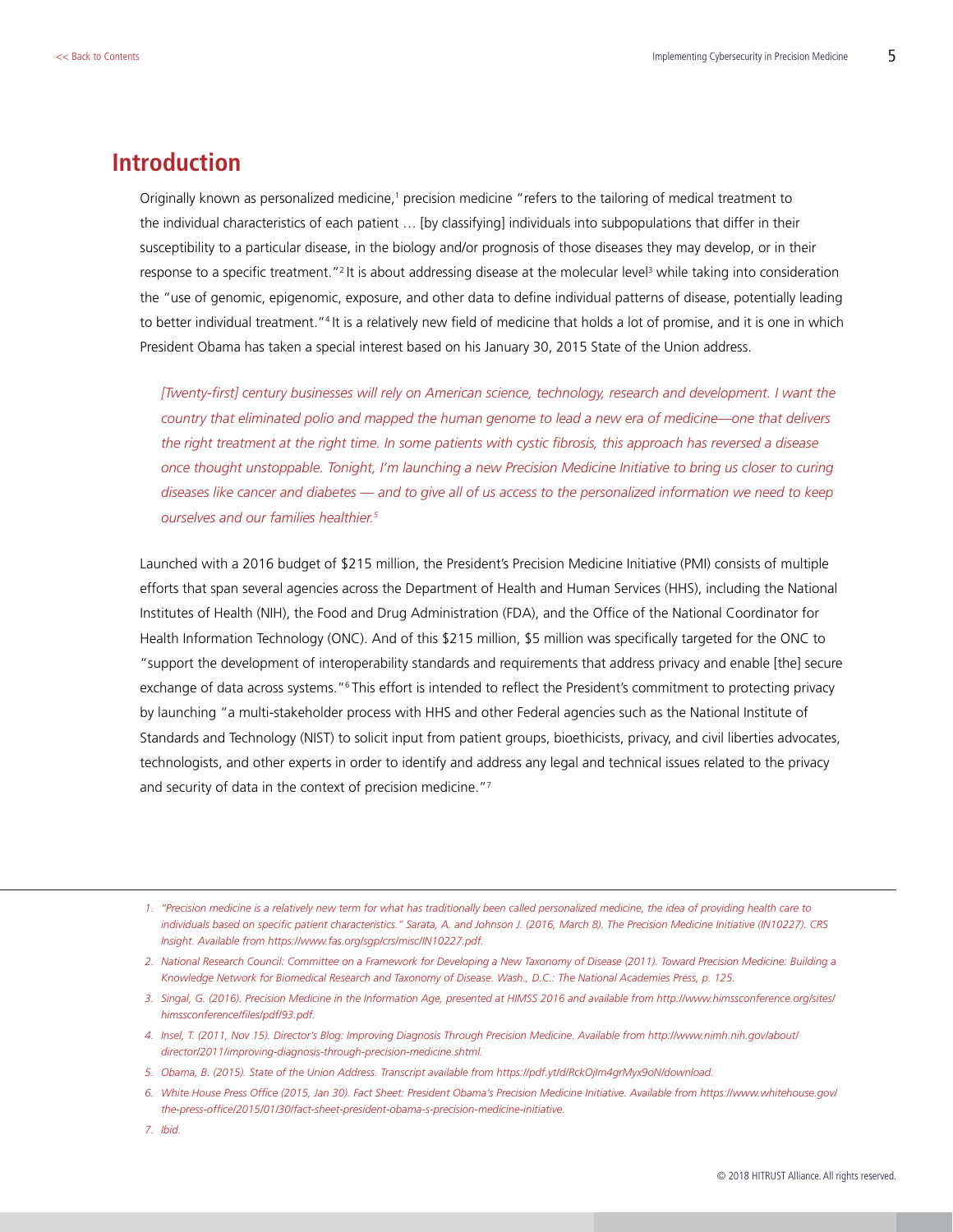<span id="page-5-0"></span>In March 2015, the White House called together leading experts and interested stakeholders in both the public and private sectors to develop a set of privacy and trust principles for users of PMI data.<sup>8</sup> The principles, published in November 2015, provide broad guidance for "governance; transparency; participant empowerment; respect for participant preferences; data sharing, access and use; and data quality and integrity."9 However, security is an essential component of privacy, and the White House quickly built upon the *Precision Medicine Initiative: Privacy and Trust Principles* and produced the *Precision Medicine Initiative: Data Security Policy Principles and Framework* to "guide decision making by organizations conducting or participating in precision medicine activities."10 The security principles are consistent with the preceding privacy and trust principles, and the security framework leverages existing NIST guidance for implementing cybersecurity.

## **PMI Data Security Policy Principles**

There are eight PMI DSP Principles, which are fully addressed by the HITRUST RMF and the *Healthcare Sector Cybersecurity Framework Implementation Guide*:

- **• Strive to build a system that participants trust. This means having a "participant first" orientation when identifying and addressing data security risks.** The HPH sector guide helps ensure PMI organizations fully address the HIPAA Privacy and Security Rules' standards and implementation specifications, including the risk analysis and flexibility of approach provisions.
- **• Recognize that security, medicine and technology are evolving quickly.** As a result, organizations should treat security as a core element of the organization's services and ensure that security elements are updatable. Continuous monitoring and risk management program evaluation and updates are central tenants of the HITRUST RMF and subsequently the HPH sector guide.
- **• Seek to preserve data integrity, so that participants, physicians, and researchers can depend on the data.** The HPH sector guide addresses input, processing and output integrity as well as requirements for correction of records under the HIPAA Privacy Rule via implementation of the HITRUST CSF privacy practices control category.
- **• Identify key risks, and develop evaluation and management plans that address those risks, while enabling science and research to advance.** The HPH sector guide provides a risk-based approach to information protection based on business needs, including clinical and research requirements.
- **• Provide participants and other relevant parties with clear expectations and transparent security processes.** The HPH sector guide stresses an open and transparent assurance process for evaluating and reporting risk to internal and external stakeholders. The guidance will specifically address the ability of patients/participants to contact the organization's senior information security official and obtain information on the organizations information security practices, similar to the notification and transparency requirements outlined for privacy, with the HITRUST CSF v8 release in June 2016.

*<sup>8.</sup> White House (2015, November 9). Precision Medicine Initiative: Privacy and Trust Principles, p. 1. Available from [https://www.whitehouse.gov/sites/](https://www.whitehouse.gov/sites/default/files/microsites/finalpmiprivacyandtrustprinciples.pdf) [default/files/microsites/finalpmiprivacyandtrustprinciples.pdf](https://www.whitehouse.gov/sites/default/files/microsites/finalpmiprivacyandtrustprinciples.pdf).* 

*<sup>9.</sup> Ibid.*

*<sup>10.</sup> White House (2016, February 25). Precision Medicine Initiative: Data Security Policy Principles and Framework.*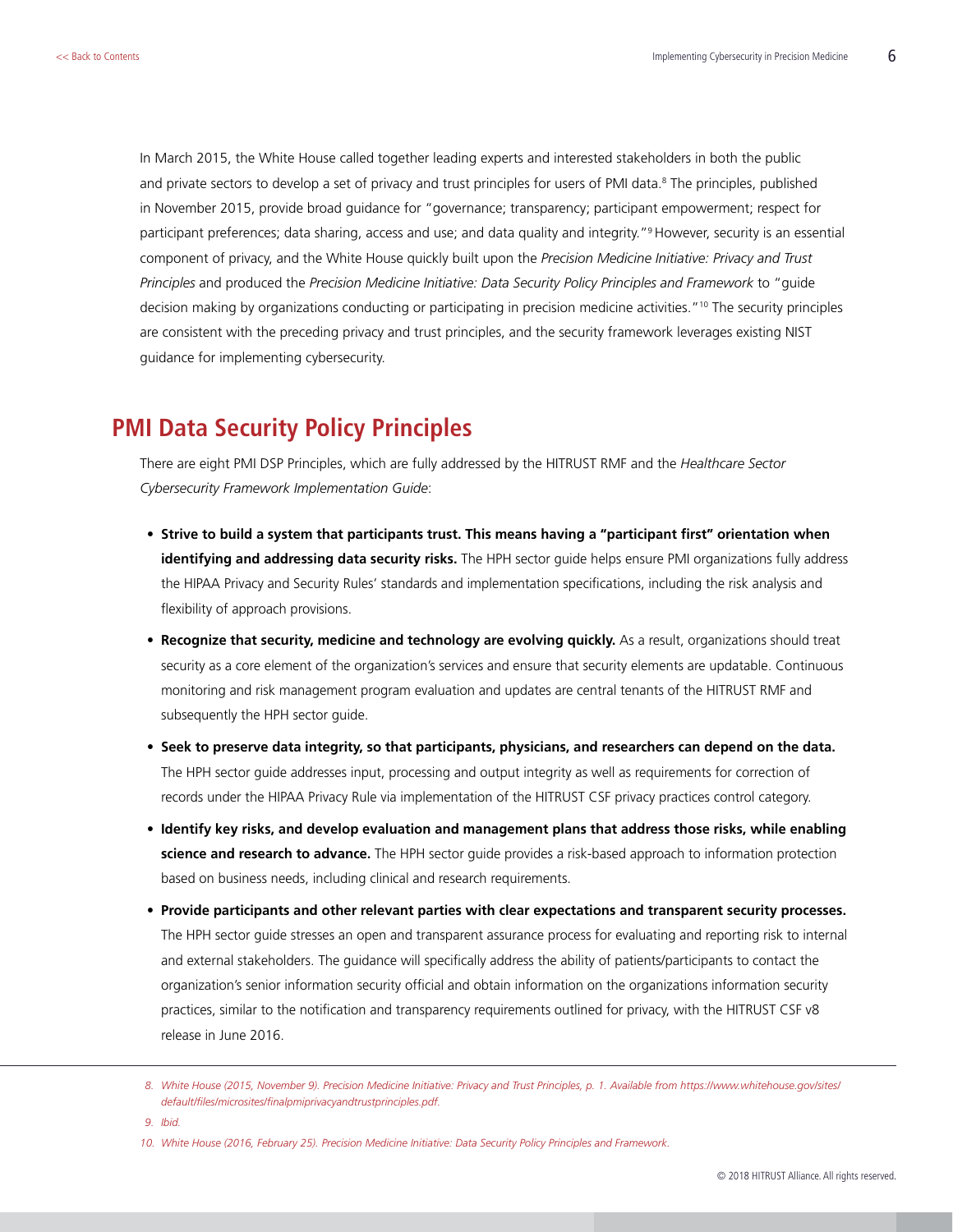- **• Use security practices and controls to protect data, but not as a reason to deny a participant access to his or her data, or as an excuse to limit appropriate research uses of the data.** The HPH sector guide provides organizations with a certain flexibility of approach when implementing its risk management program in order to accommodate appropriate uses of ePHI (electronic protected health information), including PMI data; however, the guide also requires organizations to provide a minimum expected level of due diligence and due care for the protection of patient/participant information. The guide also supports adherence to HIPAA Privacy Rule requirements around patient/participant notification, consent, and access via implementation of the HITRUST CSF privacy practices control category.
- **• Act responsibly. Seek to minimize exposure of participant data, and to keep participants and researchers aware of breaches in order to maintain trust over time.** As the HPH sector guide is based on the HITRUST RMF, the guide stresses the concept of minimal necessary use and addresses both HIPAA and state-level breach notification requirements. HITRUST CSF privacy practices also require organizations to adhere to HIPAA Privacy Rule requirements around notification, consent, and acceptable use of patient/provider information.
- **• Share experiences and challenges so that organizations can learn from each other.** The HPH sector guide encourages participation in external forums as well as the sharing of threat information, e.g., through the use of an Information Sharing and Analysis Organization (ISAO)<sup>11</sup> and participation in incident response exercises with other organizations via its proposed cybersecurity readiness maturity model. HITRUST also provides operational support through its federally-recognized ISAO, including the sharing of threat information via Cyber Threat XChange (CTX)<sup>12</sup> and participation in local, regional and national-level CyberRX<sup>13</sup> exercises.

By requiring organizations to provide a minimum level of due care and due diligence while ensuring organizations retain the flexibility of approach allowed under the HIPAA Security Rule, sector-specific guidance for implementation of the NIST CsF based on the HITRUST RMF helps ensure organizations protect the privacy of PMI participants while allowing for the most robust use of PMI data for clinical and research purposes.

<sup>11.</sup> For more information, refer to the DHS ISAO Webpage at [https://www.dhs.gov/isao.](https://www.dhs.gov/isao)

*<sup>12.</sup> See the HITRUST CTX Webpage at<https://hitrustalliance.net/cyber-threat-xchange> for more information.*

*<sup>13.</sup> See the HITRUST CyberRX Webpage at<https://hitrustalliance.net/cyberrx/>for more information.*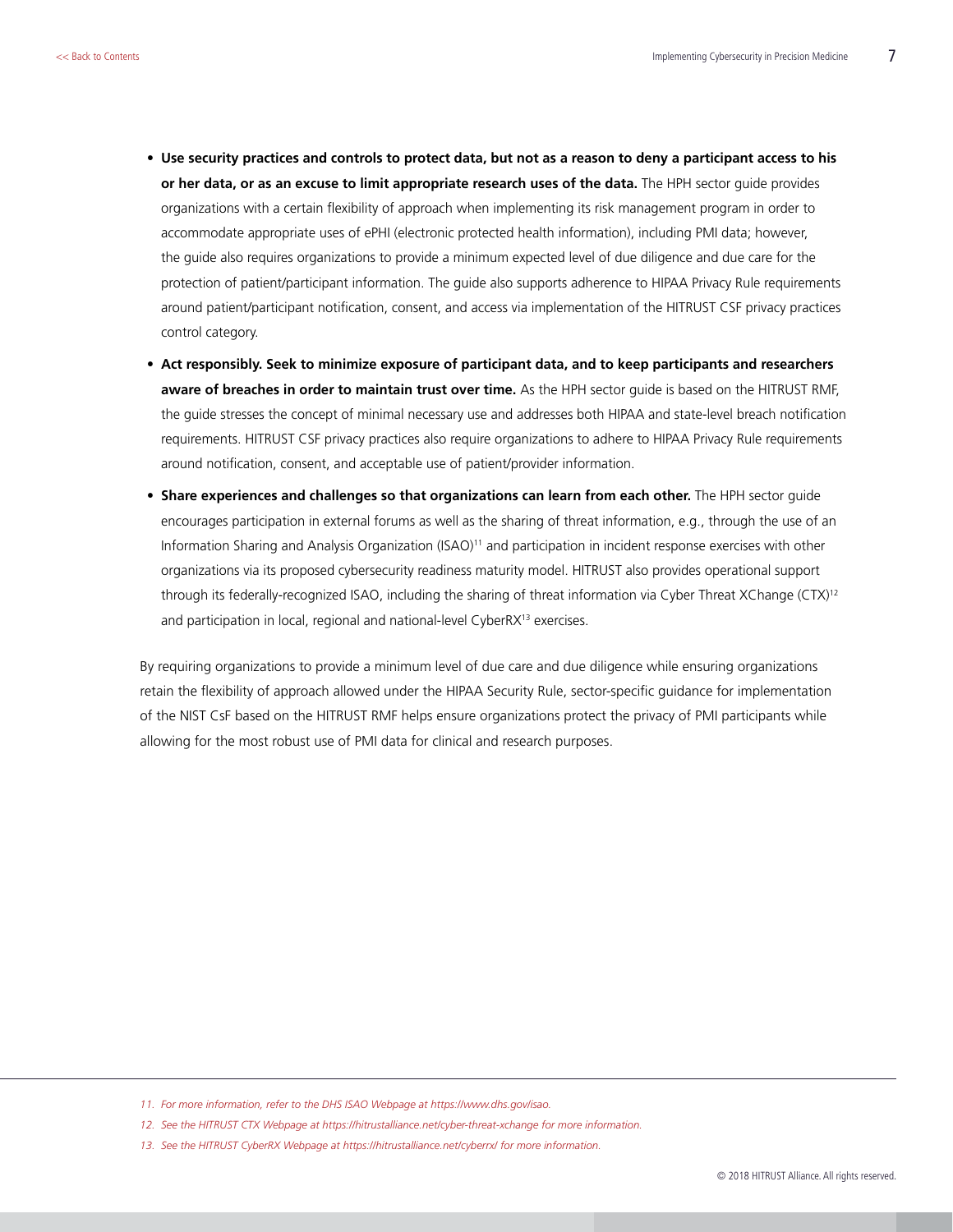#### <span id="page-7-0"></span>**PMI Data Security Policy Framework**

The PMI DSP Framework is based on the NIST CsF and roughly follows its Subcategories, which provide high-level control objectives that support the framework's topical Categories and incident response-based Core Functions:14

- **• Identify.** Develop the organizational understanding to anticipate and manage cybersecurity risk to systems, assets, data, and capabilities.
- **• Protect.** Develop and implement the appropriate safeguards to ensure delivery of critical infrastructure services.
- **• Detect.** Develop and implement the appropriate activities to identify the occurrence of a cybersecurity event.
- **• Respond.** Develop and implement the appropriate activities to take action regarding the detected cybersecurity event.
- **• Recover.** Develop and implement the appropriate activities to maintain resilience and to restore any capabilities or services that were impaired due to a cybersecurity event.

However, while aligned with the NIST CsF Core Functions, the PMI DSP Framework does not track "1-for-1" with the NIST CsF Categories and does not specifically address each of the NIST CsF Subcategories. Subsequently, this paper will address the PMI DSP Framework more generally than the Principles.

When evaluating the PMI DSP Framework recommendations, one must also understand that (1) the HITRUST RMF and the *Healthcare Sector Cybersecurity Framework Implementation Guide* address a complete NIST CsF implementation strategy for healthcare organizations, including a comprehensive and prescriptive yet flexible set of information security controls, and (2) the PMI DSP Framework either emphasizes, enhances or adds to the control objectives provided by the NIST CsF Core. And, since the *PMI DSP Principles and Framework* were developed in parallel with the *Healthcare Sector Cybersecurity Framework Implementation Guide*, the PMI DSP Framework does not leverage the HPH sector guidance nor the HITRUST RMF. Had the efforts been coordinated, the PMI DSP Framework could have benefitted from the additional prescription provided by the HITRUST CSF controls referenced in the HPH sector guide.

The table on the following page shows how the PMI DSP Framework recommendations are addressed by the *Healthcare Sector Cybersecurity Framework Implementation Guide* through the HITRUST CSF controls. Note that the numbering schema for the Framework recommendations is derived from the structure of the *PMI DSP Principles and Framework* document and roughly follows the NIST CsF Subcategory numbering schema; however, it is not "1-to-1" with the NIST Subcategories and should not be interpreted as such. The schema in the table is simply provided as a matter of convenience.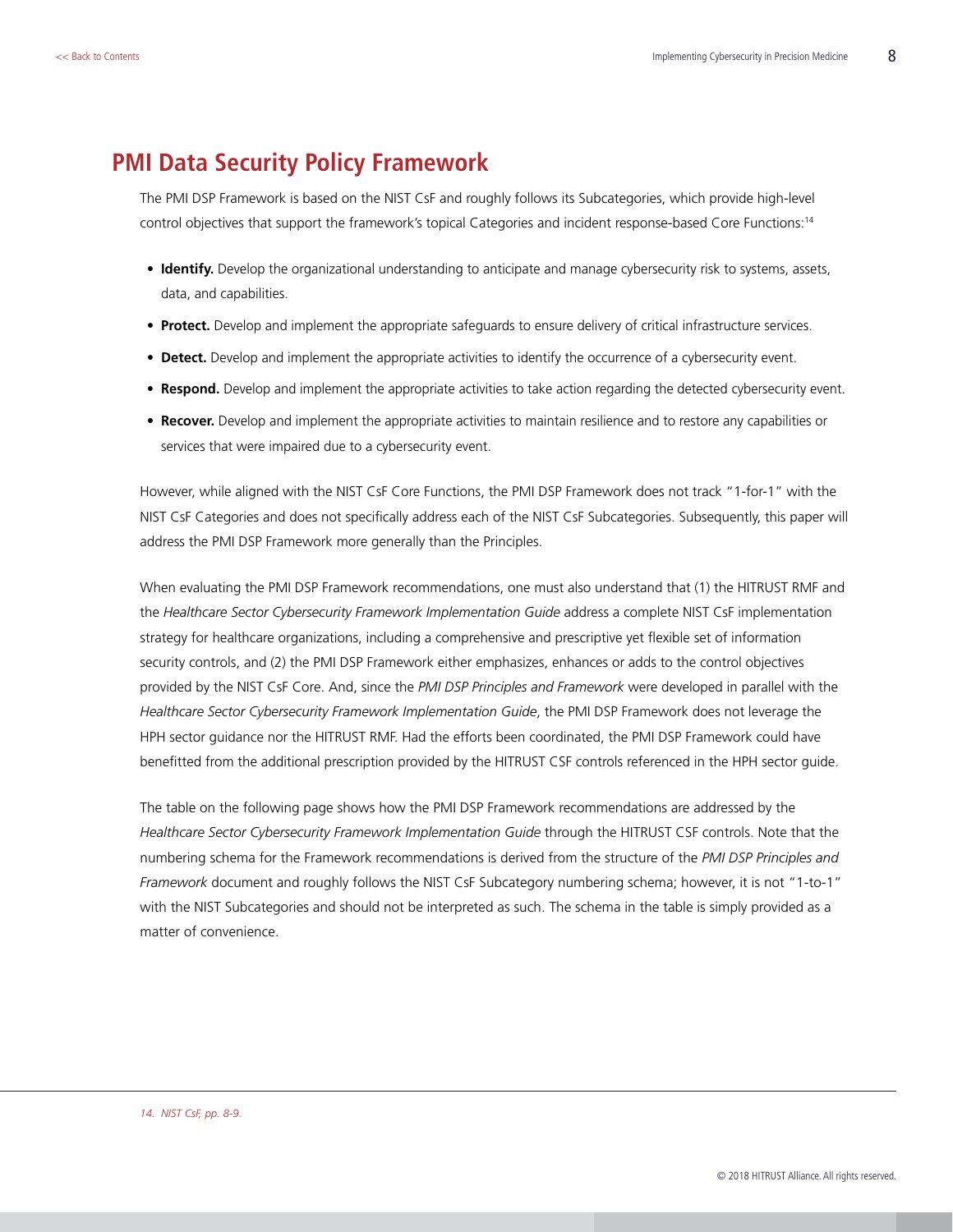|                                               | <b>Supporting HITRUST</b>                         | Number of<br><b>HITRUST</b><br><b>CSF Control</b><br>Implementation<br>Requirements<br>Mapped but | Number of<br><b>HITRUST</b><br><b>CSF Control</b><br>Implementation<br>Requirements<br>Mapped and | <b>Total Number</b><br>of HITRUST<br><b>CSF Control</b><br>Implementation<br>Requirements |
|-----------------------------------------------|---------------------------------------------------|---------------------------------------------------------------------------------------------------|---------------------------------------------------------------------------------------------------|-------------------------------------------------------------------------------------------|
| PMI DSP Framework Recommendation              | <b>CSF Controls</b>                               | Not Modified <sup>15</sup>                                                                        | Modified                                                                                          | Mapped                                                                                    |
| ID-1. Overall Security Plan                   | 03.a, 04.a, 04.b, 05.a                            | 8                                                                                                 | 3                                                                                                 | 11                                                                                        |
| ID-2. Risk-based Approach                     | 03.a, 07.d                                        | 8                                                                                                 | $\mathbf{1}$                                                                                      | 9                                                                                         |
| ID-3. Independent 3rd-Party Review            | 05.a, 05.h                                        | $\mathbf{1}$                                                                                      | $\mathbf{1}$                                                                                      | $\overline{2}$                                                                            |
| ID-4. Transparency                            | 05.i                                              | 0                                                                                                 | $\mathbf{1}$                                                                                      | $\mathbf{1}$                                                                              |
| PR.AC-1. Identify Proofing                    | 01.q, 02.b, 02.d, 05.j, 13.j                      | 3                                                                                                 | 3                                                                                                 | 6                                                                                         |
| <b>PR.AC-2. Credentials</b>                   | 01.q                                              | 0                                                                                                 | $\overline{2}$                                                                                    | $\overline{2}$                                                                            |
| <b>PR.AC-3. Authentication</b>                | 01.q                                              | 0                                                                                                 | $\mathbf{1}$                                                                                      | $\mathbf{1}$                                                                              |
| <b>PR.AC-4. Authorization</b>                 | 01.b                                              | 0                                                                                                 | $\mathbf{1}$                                                                                      | $\mathbf{1}$                                                                              |
| <b>PR.AT-1. Participant Education</b>         | $05.$ j                                           | 0                                                                                                 | $\mathbf{1}$                                                                                      | $\mathbf{1}$                                                                              |
| <b>PR.AT-2. PMI Data User Education</b>       | 02.e                                              | $\overline{2}$                                                                                    | $\overline{0}$                                                                                    | $\overline{2}$                                                                            |
| <b>PR.DS-1. Encryption</b>                    | 01.n, 01.x, 06.c, 06.d, 09.m,<br>09.o, 09.s, 13.l | 9                                                                                                 | $\overline{0}$                                                                                    | 9                                                                                         |
| PR.DS-2. Encryption Key Security              | 06.c, 06.d, 10.g                                  | $\overline{4}$                                                                                    | $\mathbf{1}$                                                                                      | 5                                                                                         |
| PR.DS-3. Physical Security                    | 08.d                                              | $\mathbf{1}$                                                                                      | 0                                                                                                 | $\mathbf{1}$                                                                              |
| PR.DS-4. Service Provider Integrity           | 05.i                                              | 1                                                                                                 | 0                                                                                                 | $\mathbf{1}$                                                                              |
| PR.DS-5. Integrity Protection                 | 09.aa, 09.ab, 10.b, 10.c, 10.d                    | 9                                                                                                 | $\overline{0}$                                                                                    | 9                                                                                         |
| PR.IP-1. Lifecycle                            | 10.a                                              | $\mathbf{1}$                                                                                      | $\overline{0}$                                                                                    | $\mathbf{1}$                                                                              |
| <b>PR.IP-2. Security Patching</b>             | 01.y, 10.k, 10.m                                  | 5                                                                                                 | $\overline{0}$                                                                                    | 5                                                                                         |
| <b>DE-1. Audit Events</b>                     | 06.i, 09.aa                                       | 10                                                                                                | $\overline{0}$                                                                                    | 10                                                                                        |
| DE-2. Audit Logs                              | 09.aa, 09.ab, 09.ac                               | 6                                                                                                 | $\Omega$                                                                                          | 6                                                                                         |
| <b>DE-3. Detection and Alerting</b>           | $09$ .ab                                          | 3                                                                                                 | $\overline{0}$                                                                                    | 3                                                                                         |
| <b>DE-4. Threat Information Sharing</b>       | 05.g, 11.a, 11.b                                  | 9                                                                                                 | $\Omega$                                                                                          | 9                                                                                         |
| <b>DE-5. Anomaly Reporting</b>                | 05.a, 11.c                                        | $\overline{2}$                                                                                    | $\overline{0}$                                                                                    | $\overline{2}$                                                                            |
| <b>RS-1. Incident Response</b>                | 03.b, 05.e, 05.f, 05.j, 05.k,<br>11.a, $11.c$     | 15                                                                                                | $\overline{0}$                                                                                    | 15                                                                                        |
| <b>RS-2. Incident Response Testing</b>        | 11.c                                              | $\overline{2}$                                                                                    | $\overline{0}$                                                                                    | $\overline{2}$                                                                            |
| <b>RS-3. Affected Individual Notification</b> | 11.a                                              | $\overline{4}$                                                                                    | $\mathsf 0$                                                                                       | $\overline{4}$                                                                            |
| RS-4. Accountable Point of Content            | 11.c                                              | 0                                                                                                 | 1                                                                                                 | $\mathbf{1}$                                                                              |
| RC-1. Incident and Breach Recovery<br>Plan    | 09.l, 11.c, 12.c                                  | 12                                                                                                | 0                                                                                                 | 12                                                                                        |
| <b>RC-2. Communication</b>                    | 11.c                                              | $\mathsf{O}\xspace$                                                                               | $\mathbf{1}$                                                                                      | $\mathbf{1}$                                                                              |
| <b>RC-3. Lessons Learned</b>                  | 05.b, 11.c, 12.e                                  | 5                                                                                                 | $\mathsf{O}$                                                                                      | 5                                                                                         |
| <b>Total</b>                                  | 50 (Unique)                                       | 120                                                                                               | 17                                                                                                | 137                                                                                       |

*Table 1. Mapping of HITRUST CSF Controls/Requirements to the PMI DSP Framework*

*<sup>15.</sup> A HITRUST CSF control contains multiple implementation specifications distributed amongst up to three levels, the selection of which is based on an organization's specific organizational, system and regulatory risk factors.For more information, see Cline, B. (2016, Feb). Risk Analysis Guide for HITRUST Organizations and Assessors: A guide for self- and third party assessors on the application of HITRUST's approach to risk analysis. Frisco, TX: HITRUST. Available from [https://hitrustalliance.net/documents/csf\\_rmf\\_related/RiskAnalysisGuide.pdf](https://hitrustalliance.net/documents/csf_rmf_related/RiskAnalysisGuide.pdf).*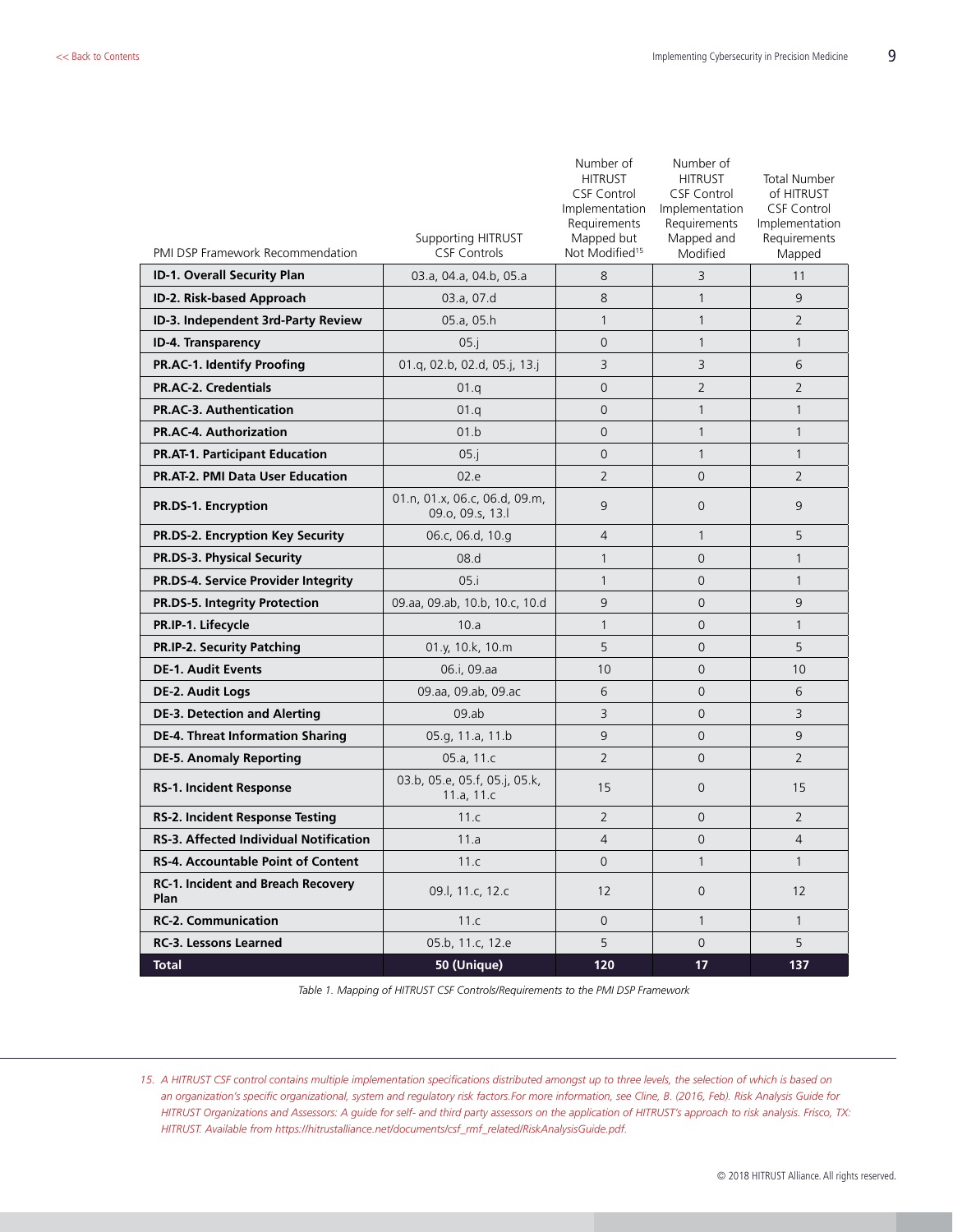For a more complete description of how the PMI DSP framework recommendations are addressed in the HITRUST CSF, refer to the 2016 release of the *HITRUST CSF v8 Summary of Changes*. 16

A comparison of the PMI DSP Framework with the HITRUST CSF shows that the PMI DSP Framework addressed 50 of the CSF's 146 security and privacy controls, and only 47 of 135 security controls. The HITRUST CSF has more than 2,000 comprehensive implementation requirements, and the PMI DSP Framework mapped directly to less than 7% and impacted less than 1%.

There were also no substantially new requirements generated as a result of the crosswalk, with the possible exception of allowing an individual to contact the organization's senior security official and receive information about the security program. In general, the 17 modifications that were made to the HITRUST CSF either clarified or enhanced a preexisting implementation requirement.

For example,17 PMI DSP Framework ID-2 modified an existing implementation requirement in HITRUST control 07.d to consider aggregation when classifying data and specifying associated protective controls to other forms of data, such as raw data and data that is the product of a mathematical or statistical process or analysis report. Another modification was made to HITRUST CSF control 01.q to require contributors of PMI data to be uniquely identified in addition to those individuals accessing the organization's PMI data.

One should also note that the HITRUST CSF generally specifies numerous other control requirements that provide additional prescription for the NIST CsF Subcategories upon which the PMI DSP Framework is based, and the selection of these controls is dependent on specific organizational, system and regulatory risk factors.18 This approach allows healthcare organizations to tailor the HITRUST CSF controls to their unique clinical and business risk environment consistent with NIST guidance on tailoring<sup>19</sup> and the creation of overlays,<sup>20</sup> and generally supports the HIPAA Security Rule's provisions for flexibility of approach<sup>21</sup> in the specification of a reasonable and appropriate set of administrative, technical and physical safeguards necessary to adequately protect patient/participant information.

Although it's clear from the *Healthcare Sector Cybersecurity Framework Implementation Guide* that the HITRUST RMF provides a model implementation of the NIST CsF for the industry, including by definition PMI organizations, there are still misconceptions by some about the relationship of the NIST CsF, the *Healthcare Sector Cybersecurity Framework Implementation Guide*, and the *PMI DSP Principles and Framework*.

*20. Ibid., pp. 40-41.*

*21. See 45 CFR 164.306(b).*

*<sup>16.</sup> The HITRUST CSF v8 Summary of Changes is part of the HITRUST CSF v8 download package available through the HITRUST CSF License Agreement Webpage at [https://hitrustalliance.net/csf-license-agreement/.](https://hitrustalliance.net/csf-license-agreement/)*

*<sup>17.</sup> The specific changes made to the HITRUST CSF to address the PMI DSP Framework recommendations are available in the HITRUST CSF v8 Summary of Changes*

*<sup>18.</sup> Cline, B. and Frederick, M. (2016). HITRUST CSF Risk Factors: How HITRUST uses risk factors to help healthcare organizations dynamically tailor CSF controls to meet their information protection needs, including changes for the 2016 CSF v8 release. Frisco, TX: HITRUST.Available from [https://](https://hitrustalliance.net/documents/csf_rmf_related/v8/CSFRiskFactorsGuide.pdf) [hitrustalliance.net/documents/csf\\_rmf\\_related/v8/CSFRiskFactorsGuide.pdf.](https://hitrustalliance.net/documents/csf_rmf_related/v8/CSFRiskFactorsGuide.pdf)* 

*<sup>19.</sup> NIST (2013). Security and Privacy Controls for Federal Information Systems (NIST SP 800-53 rev 4), pp 30-40. Gaithersburg, MD: Author. Available from <http://nvlpubs.nist.gov/nistpubs/SpecialPublications/NIST.SP.800-53r4.pdf>.*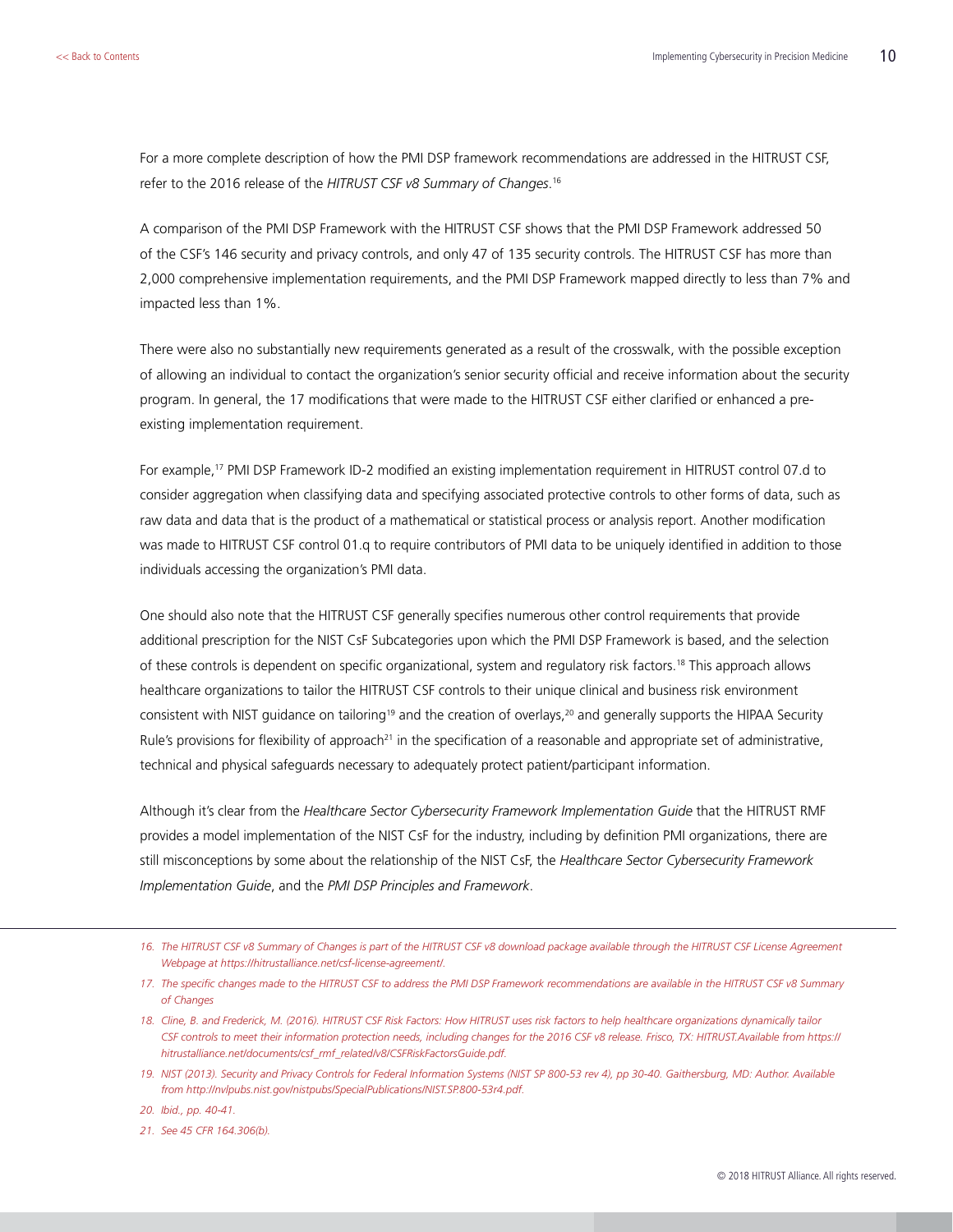For example, there has been a call by some to expand upon the PMI guidance and provide additional prescription around basic information security practices that support the objectives specified by the NIST CsF Subcategories. One such example is a request for clarification around the role of the cyber incident response team in relation to the overall organizational incident response and data breach notification process. Another is a recommendation that an overall security plan should be written and reviewed and updated regularly. These and many other issues like this, in which additional prescription is requested to address the objectives specified by the NIST CsF Subcategories, have already been addressed in the *Healthcare Sector Cybersecurity Framework Implementation Guide* through the HITRUST RMF and its major components: the HITRUST CSF and CSF Assurance Program, as illustrated in the following figure.



Breadth of Threats / Risks Addressed

The NIST CsF is an overarching, high-level, industry-agnostic framework that guides development of a cybersecurity program. As such, it is specific to cyber-related security risks and provides strategic-level control objectives, i.e., it's guidance has a relatively low level of detail. The HITRUST CSF incorporates much of the guidance contained in the NIST CsF and then adds a significant amount of prescriptive controls tailored to the healthcare sector that support the strategic-level objectives of the NIST CsF Core. The HITRUST CSF also provides slightly greater breadth than the NIST CsF in that it incorporates non-cyber-related security as well as privacy directly into the control framework. The HITRUST CSF Assurance Program provides additional granularity through its illustrative procedures and control maturity and scoring models. HITRUST cyber programs and services provide even more detail due to their operational nature, e.g., the actual exchange of threat information and conduct of incident response exercises. And as shown previously, the HITRUST CSF v8 release fully incorporates the guidance provided in the *PMI DSP Principles & Framework*.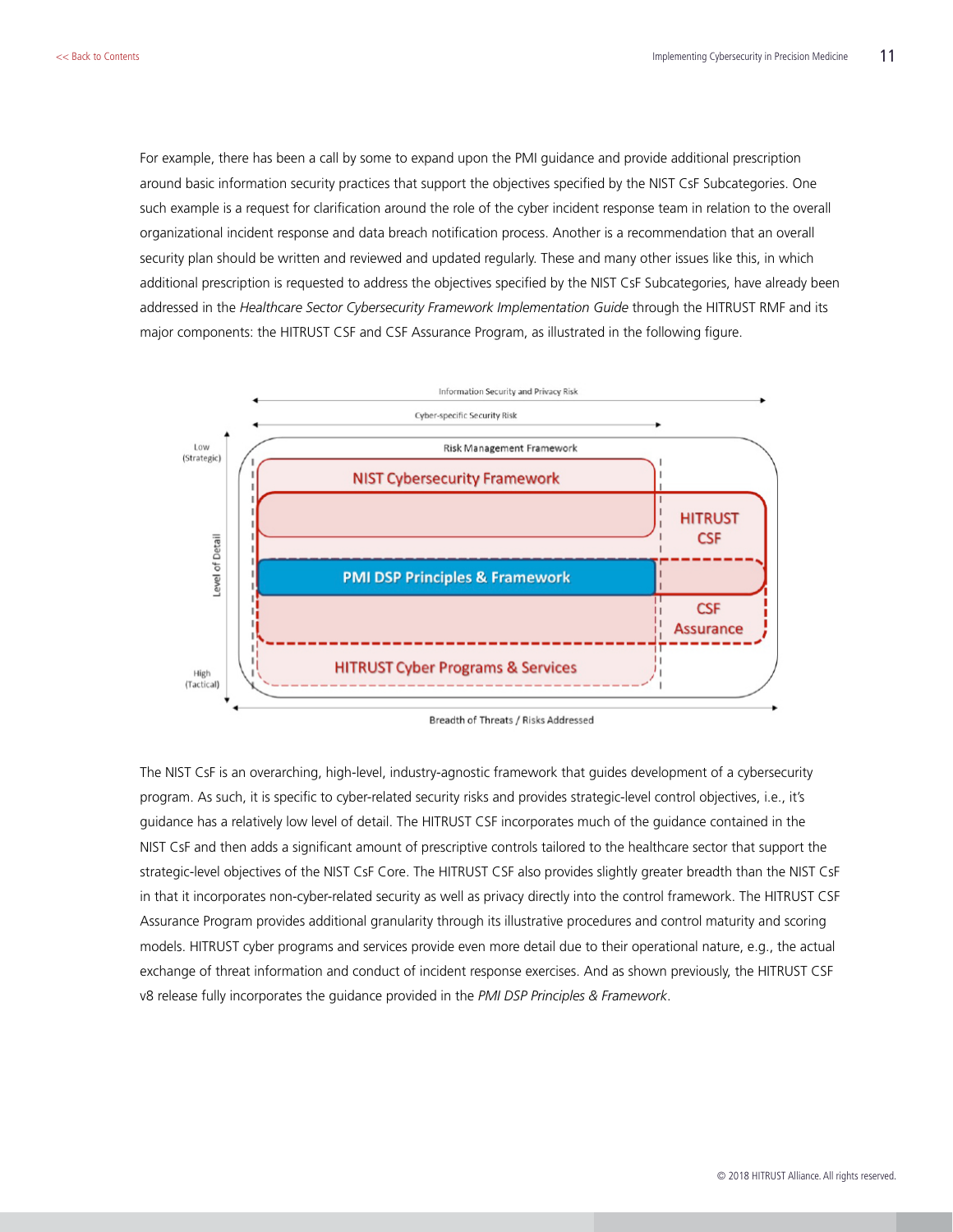<span id="page-11-0"></span>Rather than "reinventing the wheel" and asking for new healthcare sector-specific guidance for implementation of the NIST CsF, the PMI community and interested stakeholders in the protection of PMI data should instead ask two very specific questions:

- 1. How is PMI data different from other types of PII/PHI in terms of sensitivity and the subsequent protections required? For example, PMI data is generally aggregated, which is a form of data that must be considered when developing its classification and relevant protections.
- 2. How is PMI data used differently in terms of clinical and research work flows that present risks that are unique to PMI data? For example, the collection of standardized molecular, exposure, and clinical data useful for research as part of routine health care<sup>22</sup> would help facilitate PMI research; however, the collection and aggregation of such information at the clinical level could potentially present more risk to patient/participant information and the PMI organization.

In this way, additional guidance on implementation of the NIST CsF by PMI organizations will focus on a very special subset of recommendations that address threats and vulnerabilities that are truly unique to PMI data.

## **Conclusion**

Precision medicine is one of the most promising fields of medicine in the 21st century, which is arguably the reason for President Obama's 2015 announcement of his Precision Medicine Initiative. But with this promise comes increased concern about the security and privacy of PMI data, a relatively special use case for PII/PHI. Fortunately, the general security concerns of PII/PHI and similar types of covered information have been addressed by the Joint HPH Cybersecurity WG in its 2016 publication of the *Healthcare Sector Cybersecurity Framework Implementation Guide*. This sectorspecific guidance for implementation of the NIST CsF by healthcare organizations is based extensively on the HITRUST RMF, which provides the most comprehensive, risk-based information protection control framework in the healthcare industry as well as a robust internal and external (third party) assurance program that helps organizations streamline their third party assessment processes and associated costs. The HITRUST CSF v8 release available in early summer 2016 fully addresses the recommendations of the President's *PMI DSP Principles and Framework*, published in May 2016 and is intended to provide a basis for PMI organizations for their own information protection programs.

However, the PMI guidance does not, by itself, provide the level of prescription necessary for implementation of the NIST CsF nor does it leverage the prescription available in the joint working group's sector-specific guide.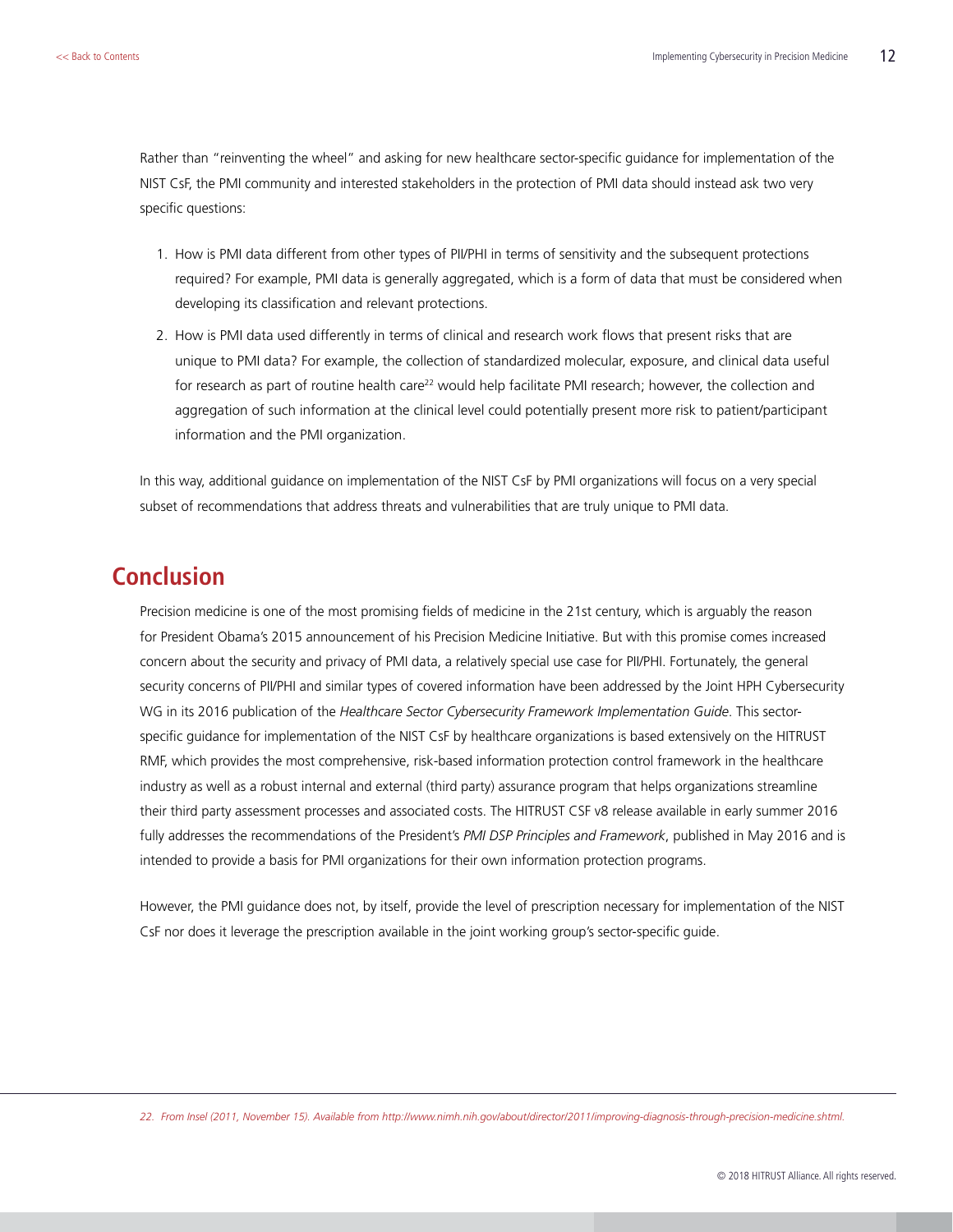<span id="page-12-0"></span>Subsequently, additional work on addressing NIST CsF implementation for PMI organizations should focus on specific administrative, technical and physical safeguards that address specific sensitivities, vulnerabilities and threats that are unique to PMI data as compared to traditional uses cases for PHI. HITRUST, as an industry leader in health information protection and as a public partner for the White House and multiple federal agencies addressing privacy and security issues, stands ready to assist extant and emerging PMI community efforts in (1) properly defining the work needed and (2) developing PMI-specific guidance that focuses on the unique characteristics of PMI data. Such guidance should then be integrated with other data and organization-specific guidance, e.g., medical device security and small, low-risk organization implementation, which are currently under development by the HITRUST community.

#### **About HITRUST**

Founded in 2007, the Health Information Trust Alliance (HITRUST) was born out of the belief that information protection should be a core pillar of, rather than an obstacle to, the broad adoption of health information systems and exchanges. HITRUST—in collaboration with public and private healthcare technology, privacy and information security leaders—has championed programs instrumental in safeguarding health information systems and exchanges while ensuring consumer confidence in their use.

HITRUST programs include the establishment of a common risk and compliance management framework (CSF); an assessment and assurance methodology; educational and career development; advocacy and awareness; and a federally recognized cyber Information Sharing and Analysis Organization (ISAO) and supporting initiatives. Over 84 percent of hospitals and health plans, as well as many other healthcare organizations and business associates, use the CSF, making it the most widely adopted security framework in the industry. All this is part of the HITRUST commitment to help healthcare organizations manage many diverse requirements with one comprehensive framework.

For more information, visit *www.HITRUSTalliance.net*.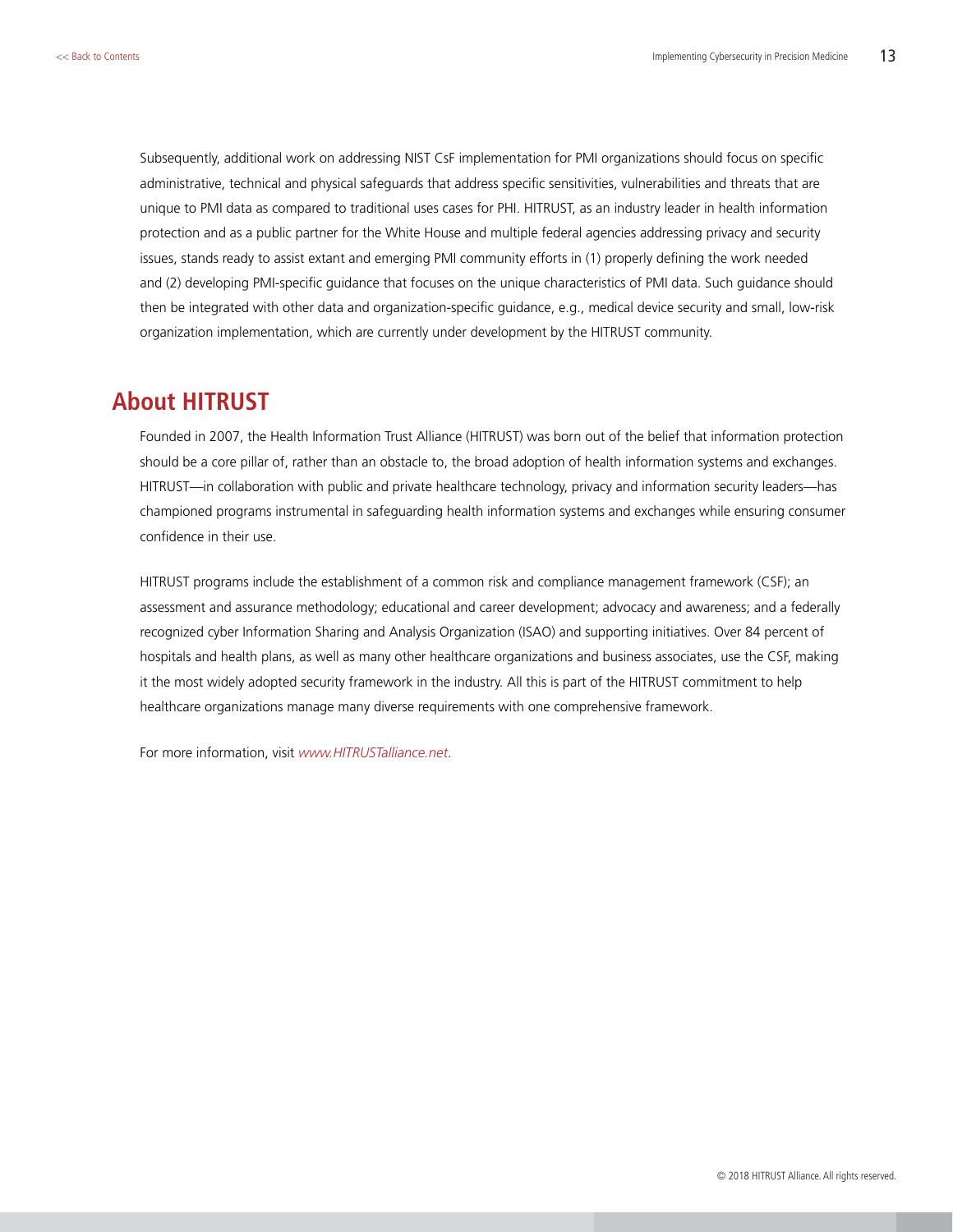## <span id="page-13-0"></span>**Appendix: Supplemental Material**

#### **NIST Guidance**

The NIST *Framework for Improving Critical Infrastructure Cybersecurity*, 23 commonly referred to as the Cybersecurity Framework (CsF), was developed as the result of President Obama's Executive Order (EO) 13636, *Improving Critical*  Infrastructure Cybersecurity.<sup>24</sup> The NIST CsF provides an overarching incident management-based approach to cybersecurity that is intended to apply broadly across all organizations, regardless of size, industry, or cybersecurity sophistication. Whether an organization has a mature risk management program and supporting processes, is developing a program or process, or has no program or process, the NIST CsF can help guide an organization in improving cybersecurity and thereby improve the security and resilience of critical infrastructure.

But because the NIST CsF is a high-level framework, there are many ways in which it may be implemented by a sector, sub-sector or even individual organizations to suit their particular needs. Therefore, some sectors such as critical manufacturing and emergency services have produced additional guidance<sup>25</sup> to help facilitate the NIST CsF's implementation at the organizational level, and the healthcare and public health (HPH) sector is no exception.

#### **HPH Sector Guidance**

In addition to creation of the NIST CsF, E.O. 13636 called on Sector-specific Agencies like HHS to "coordinate with the Sector Coordinating Councils<sup>26</sup> [SCC] to review the Cybersecurity Framework and, if necessary, develop implementation guidance or supplemental materials to address sector-specific risks and operating environments." The Joint HPH [Government Coordinating Council27 (GCC) and SCC] Cybersecurity Working Group (WG)—created under Presidential Policy Directive (PPD) 21,28 *Critical Infrastructure and Security and Resilience*—subsequently launched a Risk Management (RM) Sub-working Group (SG) in 2015 to build upon the work of existing organizations within the HPH Sector to advance the implementation of the NITS CsF in the Sector and provide a forum for discussion of cybersecurity issues related to risk management among a wide variety of HPH Sector stakeholders.

- *23. Available directly from NIST at <http://www.nist.gov/cyberframework/upload/cybersecurity-framework-021214.pdf>.*
- 24. The Executive Order is available from the White House Website at [https://www.whitehouse.gov/the-press-office/2013/02/12/executive-order](https://www.whitehouse.gov/the-press-office/2013/02/12/executive-order-improving-critical-infrastructure-cybersecurity)*[improving-critical-infrastructure-cybersecurity](https://www.whitehouse.gov/the-press-office/2013/02/12/executive-order-improving-critical-infrastructure-cybersecurity).*
- *25. Some of these guidance documents are available from the US-CERT Website at<https://www.us-cert.gov/ccubedvp/cybersecurity-framework>.*
- *26. More information on Sector Coordinating Councils can be found on the DHS Website at [https://www.dhs.gov/scc.](https://www.dhs.gov/scc)*
- *27. More information on Government Coordinating Councils can also be found on the DHS Website at<https://www.dhs.gov/gcc>.*
- *28. PPD-21 is available from the White House Website at [https://www.whitehouse.gov/the-press-office/2013/02/12/presidential-policy-directive](https://www.whitehouse.gov/the-press-office/2013/02/12/presidential-policy-directive-critical-infrastructure-security-and-resil)[critical-infrastructure-security-and-resil](https://www.whitehouse.gov/the-press-office/2013/02/12/presidential-policy-directive-critical-infrastructure-security-and-resil).*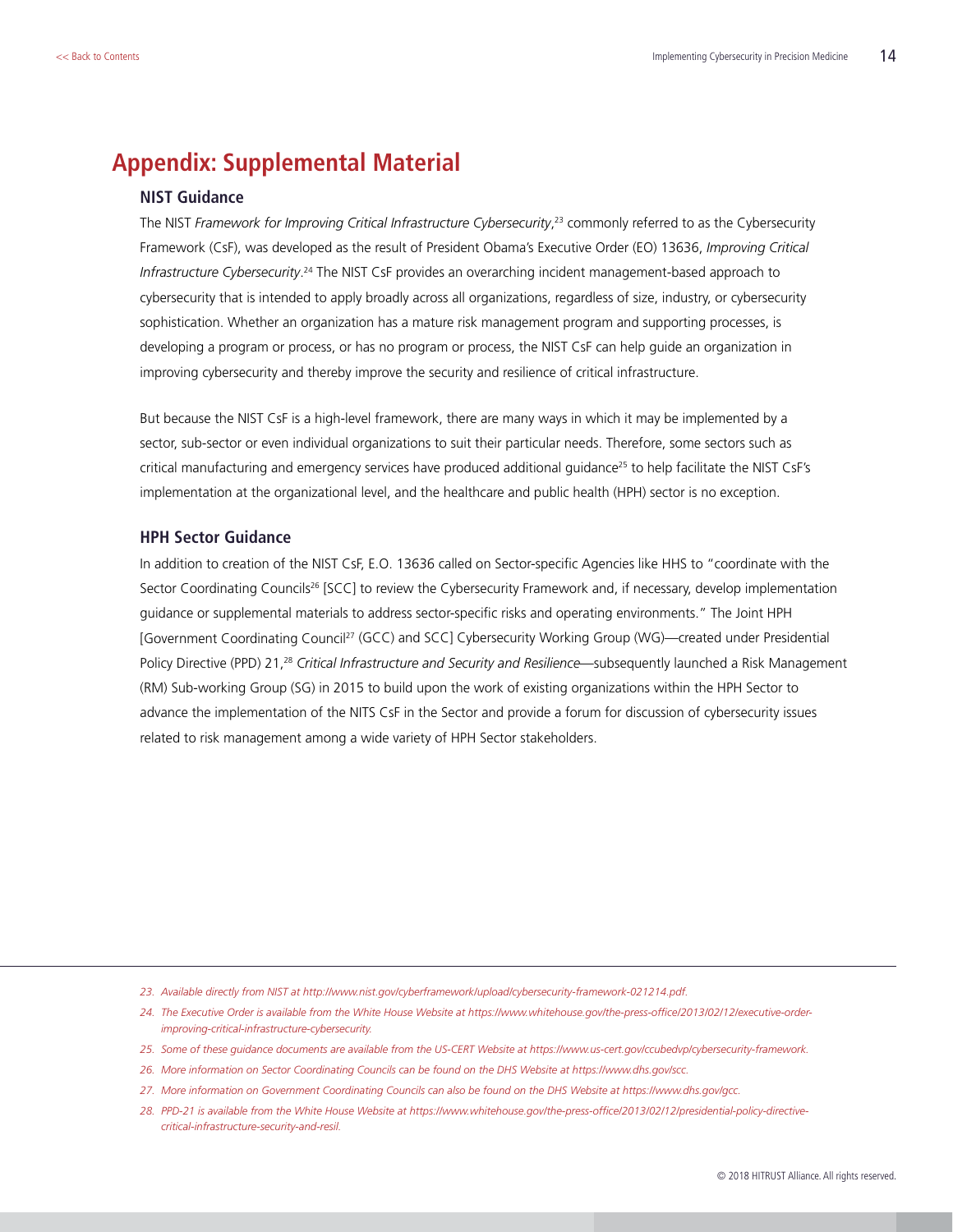Co-chaired by the Health Information Trust Alliance (HITRUST)<sup>29</sup> and HHS/ONC and supported by multiple organizations across the HPH sector, the RM SG completed its initial draft of healthcare-specific implementation guidance in December 2015, which was later reviewed and approved for release by the Joint HPH Cybersecurity WG in April of 2016. A revised 508-compliant30 version of the *Healthcare Sector Cybersecurity Framework Implementation Guide* ("HPH sector guide") was developed and released two months later, and is now available from both HITRUST<sup>31</sup> and DHS.<sup>32</sup>

The HPH sector guide presents background information on the NIST CsF and HITRUST Risk Management Framework (RMF),33,34including potential benefits to HPH sector organizations; explains the relationship between the two frameworks and how the HITRUST RMF provides a model implementation of the NIST CsF for the Healthcare Sector; presents a mapping of HITRUST CSF controls to the NIST CsF subcategories; and integrates the Office of Civil Rights (OCR) crosswalk between the Health Insurance Portability and Accountability Act<sup>35</sup> (HIPAA) Security Rule and the NIST CsF.<sup>36</sup>

The HPH sector guide helps HPH sector organizations understand and use the HITRUST RMF as healthcare's implementation of the NIST CsF, supports implementation of a sound cybersecurity program that addresses the five Core Function areas of the NIST CsF to ensure alignment with national standards, helps organizations assess and improve their level of cyber resiliency, and provides suggestions on how to link cybersecurity with their overall information security and privacy risk management activities to the Healthcare Sector.

The HPH sector guide is also intended to help an organization's leadership:

- Understand NIST CsF and HITRUST RMF terminology, concepts, and benefits
- Assess their current and targeted cybersecurity posture
- Identify gaps in their current programs and workforce
- Identify current practices that exceed NIST CsF requirements
- *29. See the HITRUST Website for more information on the HPH sector alliance: [https://hitrustalliance.net.](https://hitrustalliance.net)*
- *30. "Section 508, an amendment to the United States Workforce Rehabilitation Act of 1973, is a federal law mandating that all electronic and information technology developed, procured, maintained, or used by the federal government be accessible to people with disabilities." [\(http://searchcio.techtarget.com/definition/Section-508\)](http://searchcio.techtarget.com/definition/Section-508)*
- *31. Available directly from the HITRUST Website at [https://hitrustalliance.net/documents/cybersecurity/HPHCyberImplementationGuide.pdf.](https://hitrustalliance.net/documents/cybersecurity/HPHCyberImplementationGuide.pdf)*
- *32. Available via a link from the DHS US-CERT Website at [https://www.us-cert.gov/ccubedvp/cybersecurity-framework.](https://www.us-cert.gov/ccubedvp/cybersecurity-framework)*
- *33. The HITRUST RMF—consisting of the CSF, CSF Assurance Program, and supporting methods, tools and services—is a model implementation of the NIST CsF. Consistent with the NIST framework, the HITRUST CSF provides a comprehensive, prescriptive, yet flexible, information security control framework that leverages the risk analyses used to develop its supporting authoritative sources. The CSF Assurance Program complements the CSF by providing the mechanism for sharing information security assurances with internal and external stakeholders in a consistent and repeatable way.*
- *34. A joint presentation by Health Care Services Corporation (HCSC) and Children's Health on a healthcare organization's rationale for selecting the HITRUST RMF over other frameworks is available from the HITRUST Website at [https://hitrustalliance.net/content/uploads/2016/01/HCSC\\_Childrens\\_](https://hitrustalliance.net/content/uploads/2016/01/HCSC_Childrens_Health_Selecting_Healthcare_Information_Security_RMF_in_a_Cyber_World.pdf) [Health\\_Selecting\\_Healthcare\\_Information\\_Security\\_RMF\\_in\\_a\\_Cyber\\_World.pdf.](https://hitrustalliance.net/content/uploads/2016/01/HCSC_Childrens_Health_Selecting_Healthcare_Information_Security_RMF_in_a_Cyber_World.pdf)*
- *35. The HIPAA Administrative Simplification Regulation Text is available from HHS at [http://www.hhs.gov/sites/default/files/ocr/privacy/hipaa/](http://www.hhs.gov/sites/default/files/ocr/privacy/hipaa/administrative/combined/hipaa-simplification-201303.pdf) [administrative/combined/hipaa-simplification-201303.pdf](http://www.hhs.gov/sites/default/files/ocr/privacy/hipaa/administrative/combined/hipaa-simplification-201303.pdf).*
- 36. A copy of the OCR crosswalk between HIPAA and the NIST CsF can be downloaded from the HHS Website at [http://www.hhs.gov/hipaa/for](http://www.hhs.gov/hipaa/for-professionals/security/nist-security-hipaa-crosswalk/)*[professionals/security/nist-security-hipaa-crosswalk/.](http://www.hhs.gov/hipaa/for-professionals/security/nist-security-hipaa-crosswalk/)*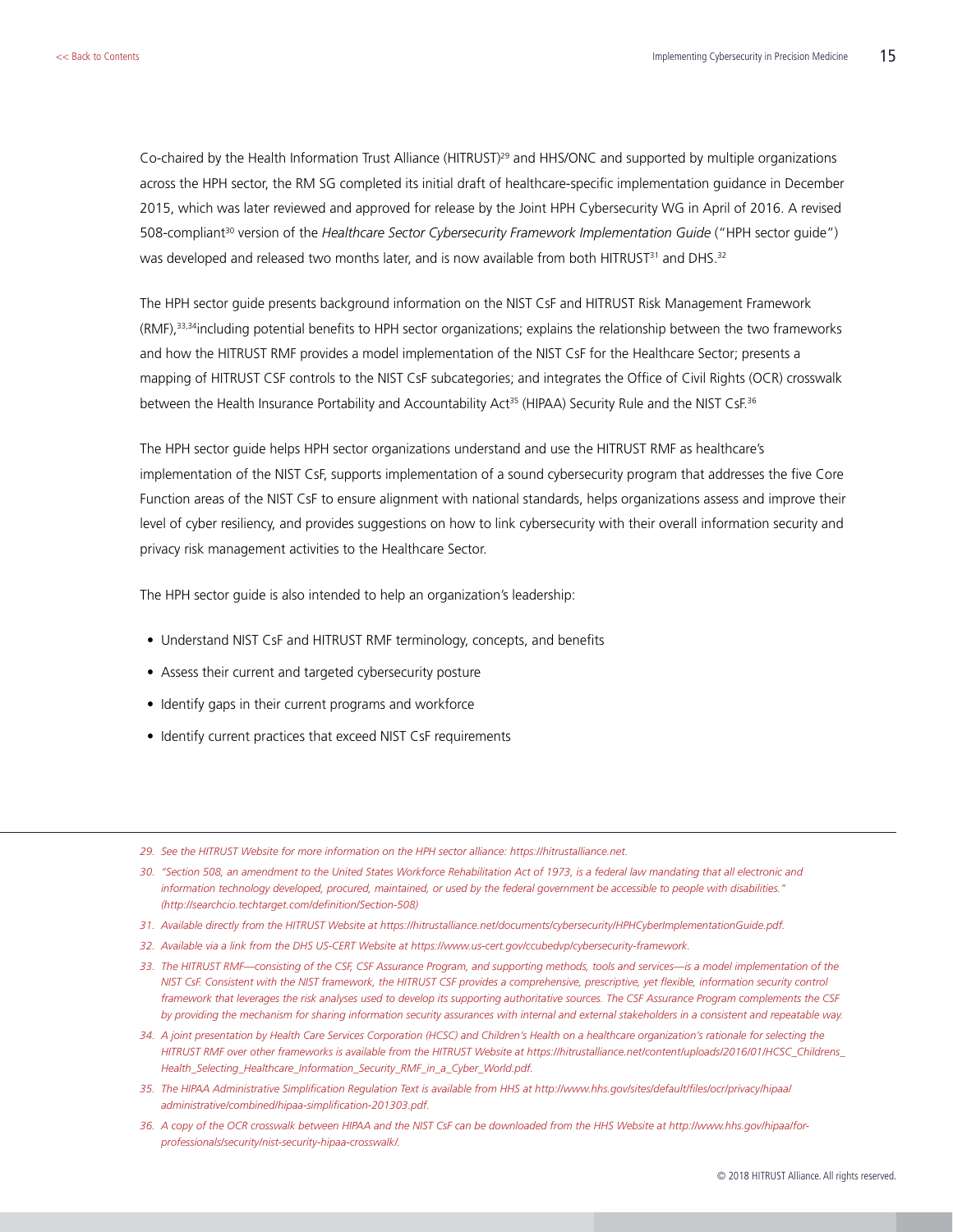#### <span id="page-15-0"></span>**PMI Guidance**

As mentioned earlier, the *PMI Data Security Policy [DSP] Principles and Framework*37 was originally published in February 2016. But the White House quickly followed up with a second version on May 25, 2016 to clarify there are a number of frameworks—besides the NIST CsF—that PMI organizations could potentially use to help address their cybersecurity requirements. It also recommends they "select the security framework that adequately addresses the security risks they face and is consistent with the *PMI Data Security Policy Principles and Framework*."38

But while the White House recognized in its announcement of the 'final' version that "organizations can use the [PMI security] framework to develop detailed implementation guidelines that address their specific data security needs" and that "[ONC, OCR], in partnership with NIST, other Federal Partners, and a broad set of stakeholders, will release a [PM] specific guide to the NIST [CsF] by December 2016],<sup>39</sup> "the fact the NIST CsF is an overarching, high-level framework that can help quide the specification<sup>40</sup> and implementation of an organization's information protection program is not made clear within the PMI guidance itself.

As an overarching framework for cybersecurity implementation across multiple sectors, the NIST CsF:

- Provides guidance on risk management principles and best practices,
- Provides a common language to address and manage cybersecurity risk,
- Outlines a structure for organizations to understand and apply cybersecurity risk management, and
- Identifies effective standards, guidelines, and practices to manage cybersecurity risk in a cost-effective manner based on business needs.

The approach taken in the *Healthcare Sector Cybersecurity Framework Implementation Guide* is similar, as it shows how an underlying framework like the HITRUST RMF can be used to satisfy one of the principle goals of the NIST CsF, which is to improve cybersecurity and thereby improve the security and resilience of critical infrastructure.

*37. The PMI DSP Principles and Framework is available from the White House Website at [https://www.whitehouse.gov/sites/whitehouse.gov/files/](https://www.whitehouse.gov/sites/whitehouse.gov/files/documents/PMI_Security_Principles_Framework_v2.pdf) [documents/PMI\\_Security\\_Principles\\_Framework\\_v2.pdf](https://www.whitehouse.gov/sites/whitehouse.gov/files/documents/PMI_Security_Principles_Framework_v2.pdf)* 

*38. Ibid., p. 4*

- *39. The White House. (2015, May 25). Precision Medicine Initiative and Data Security. Available from [https://www.whitehouse.gov/blog/2016/05/25/](https://www.whitehouse.gov/blog/2016/05/25/precision-medicine-initiative-and-data-security) [precision-medicine-initiative-and-data-security.](https://www.whitehouse.gov/blog/2016/05/25/precision-medicine-initiative-and-data-security)*
- *40. This specification can be based on a traditional risk analysis or, as demonstrated in the NIST CsF's informative references, specification can leverage a more comprehensive and prescriptive information protection framework,such as that provided by the Organization for International Standardization (ISO) 27000-series publications, NIST 800-series special publications, or HITRUST RMF documentation.*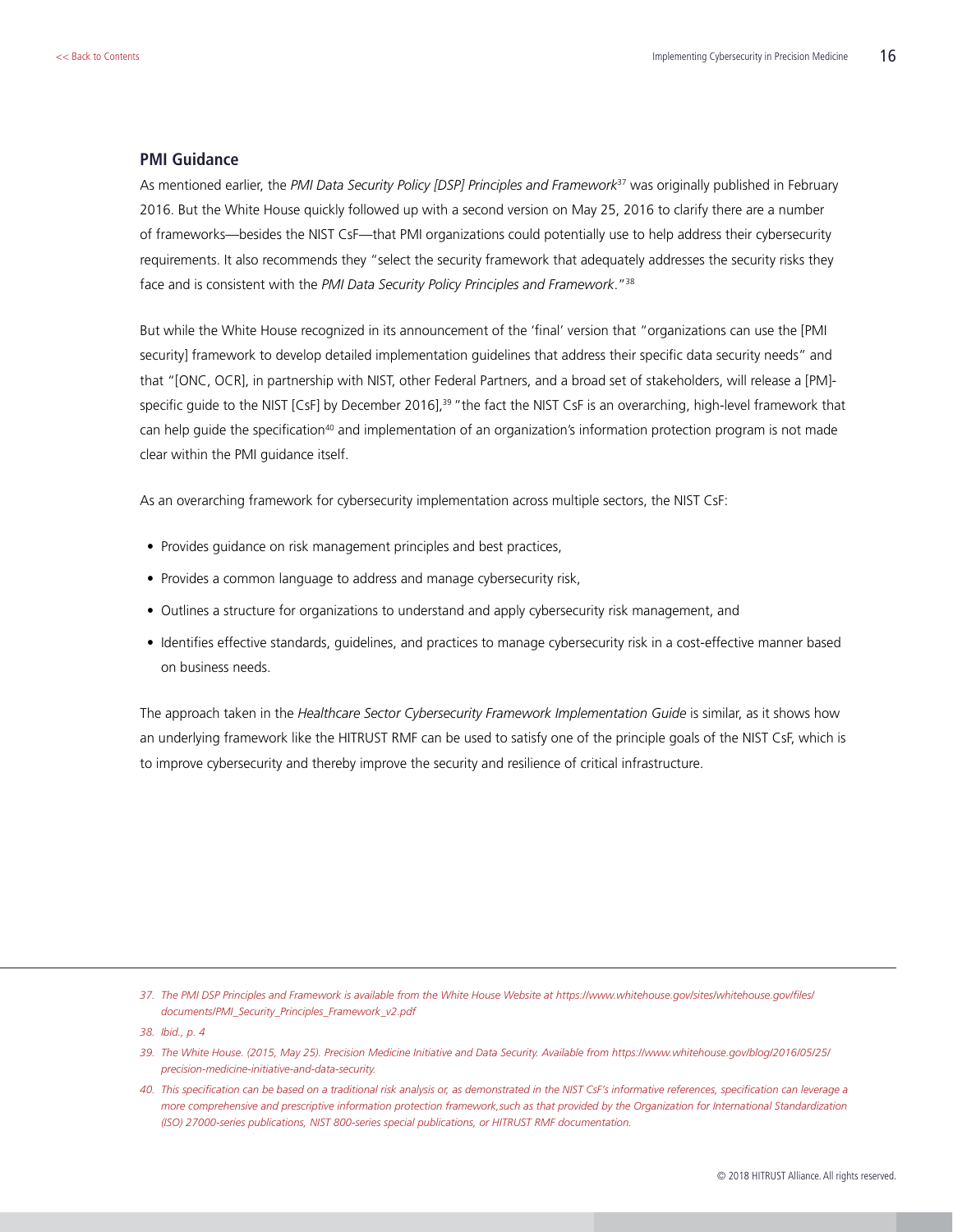The PMI guidance also recognizes that many of the principles it outlines may already be required of certain PMI organizations by other applicable laws and states, "PMI organizations will comply with all applicable laws and regulations governing privacy, security, and the protection of PMI data at every stage of data collection, storage, analysis, maintenance, use, disclosure, exchange, and dissemination."41 This is consistent with the position that PMI is essentially a subset of protected health information (PHI)<sup>42</sup> and a PMI organization must necessarily comply with the HIPAA Privacy and Security Rules if they are a covered entity or a business associate.<sup>43</sup> There may also be other regulations or standards for which a PMI organization must comply. For example, individual records held by covered entities that are also alcohol and substance abuse treatment providers are protected by the Federal Confidentiality of Alcohol and Substance Abuse Patient Records Regulation (see 42 CFR part 2), and the HHS and the U.S. Food and Drug Administration (FDA) Protection of Human Subjects Regulations (45 CFR part 46 and 21 CFR parts 50 and 56, respectively) may apply to health services research.<sup>44</sup>

This further demonstrates that a comprehensive and harmonized information protection framework like the HITRUST CSF—an essential part of the HITRUST RMF and the basis of current sector-specific guidance for NIST CsF implementation—can be used to satisfy another goal of the NIST CsF: to help organizations manage cybersecurity risk in a cost-effective manner based on business needs, which includes regulatory compliance.

*41. Ibid., p. 1*

*43. See the NIH position on clinical research and the HIPAA Privacy Rule at https://privacyruleandresearch.nih.gov/clin\_research.asp.* 

*44. Ibid.*

*<sup>42.</sup> The Privacy Rule protects all "individually identifiable health information" held or transmitted by a covered entity or its business associate, in any form or media, whether electronic, paper, or oral. The Privacy Rule calls this information "protected health information (PHI). See [http://www.hhs.](http://www.hhs.gov/hipaa/for-professionals/privacy/laws-regulations/) [gov/hipaa/for-professionals/privacy/laws-regulations/.](http://www.hhs.gov/hipaa/for-professionals/privacy/laws-regulations/)*